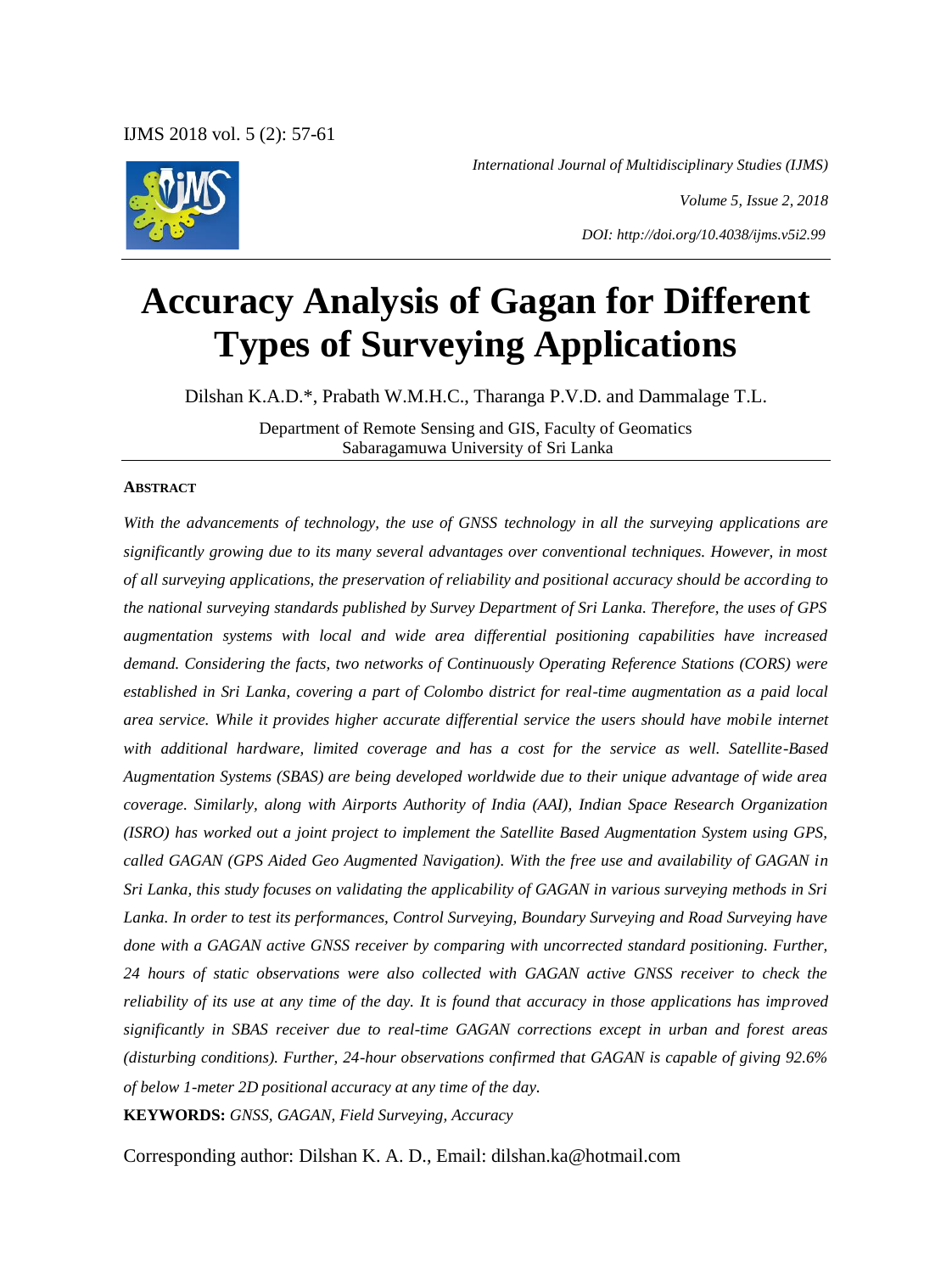## **1. INTRODUCTION**

SBAS is a free to air regional augmentation service where corrections are derived from a regional network of reference stations and transmitted to users via geostationary satellites. DGPS uses the ground reference station to determine the difference between the positions indicated by the navigation satellites. As SBAS gives free wide area coverage, it is a very useful utility than other correction methods.

There are several errors that affect GPS co-ordinations such as Satellite errors, Ionosphere errors, Troposphere errors, and multipath errors etc. Professional surveying works need more accurate, reliable, continuously available and costeffective correction services. So DGPS and SBAS can be used for more precise services. But SBAS possesses several advantages than DGPS, such as costeffectiveness, wide area coverage and time effectiveness. India has its own SBAS (GAGAN) and it covers Sri Lankan region as well. But its applicability on surveying applications is not yet validated according to the different types of surveying methods in Sri Lanka. Therefore in this research, the accuracy analysis of GAGAN was done for the different type of surveying applications.

The objectives of this study are, (1) To check the applicability and 2D accuracy of GAGAN for Boundary Survey, Road Survey and Control point establishment in Sri Lanka, (2)To check the availability and the 2D accuracy of GAGAN in different environmental conditions in day and night observations (Balangoda region). According to the objectives, it is evident that the system has checked the Suitability of GAGAN for Boundary Survey, Road Survey, Control Survey and the accuracy of GAGAN observations in both day and night.

## **2. METHODOLOGY**

Precise Point Positioning (PPP) method was used to assign co-ordinations to the station NSG01. (This point was used as the base station of all control point establishments)

Initial surveys were done and the control points were established where necessary to conduct the Total Station traverses. Then, Total Station traverses were run to capture the data of Open, Urban and Forest boundaries and also to capture the center lines of Roads on selected Open, Urban and Forest areas.

|                                       | Open Area                         | Urban Area       | Forest Area                                    |
|---------------------------------------|-----------------------------------|------------------|------------------------------------------------|
| <b>Boundary Survey</b>                | Main Playground of<br><b>SUSL</b> | Balangoda Town   | Near the Faculty of<br><b>Applied Sciences</b> |
| Road survey                           | Balangoda                         | Balangoda Town   | Nonperial Road                                 |
| <b>Control Point</b><br>Establishment | NSG01                             | Faculty premises | Nonperial                                      |

**Table 1:** Selected Locations

The same points were observed by GNSS receiver using GAGAN activated GPS receiver, Uncorrected GPS. The time periods were selected as four sets of three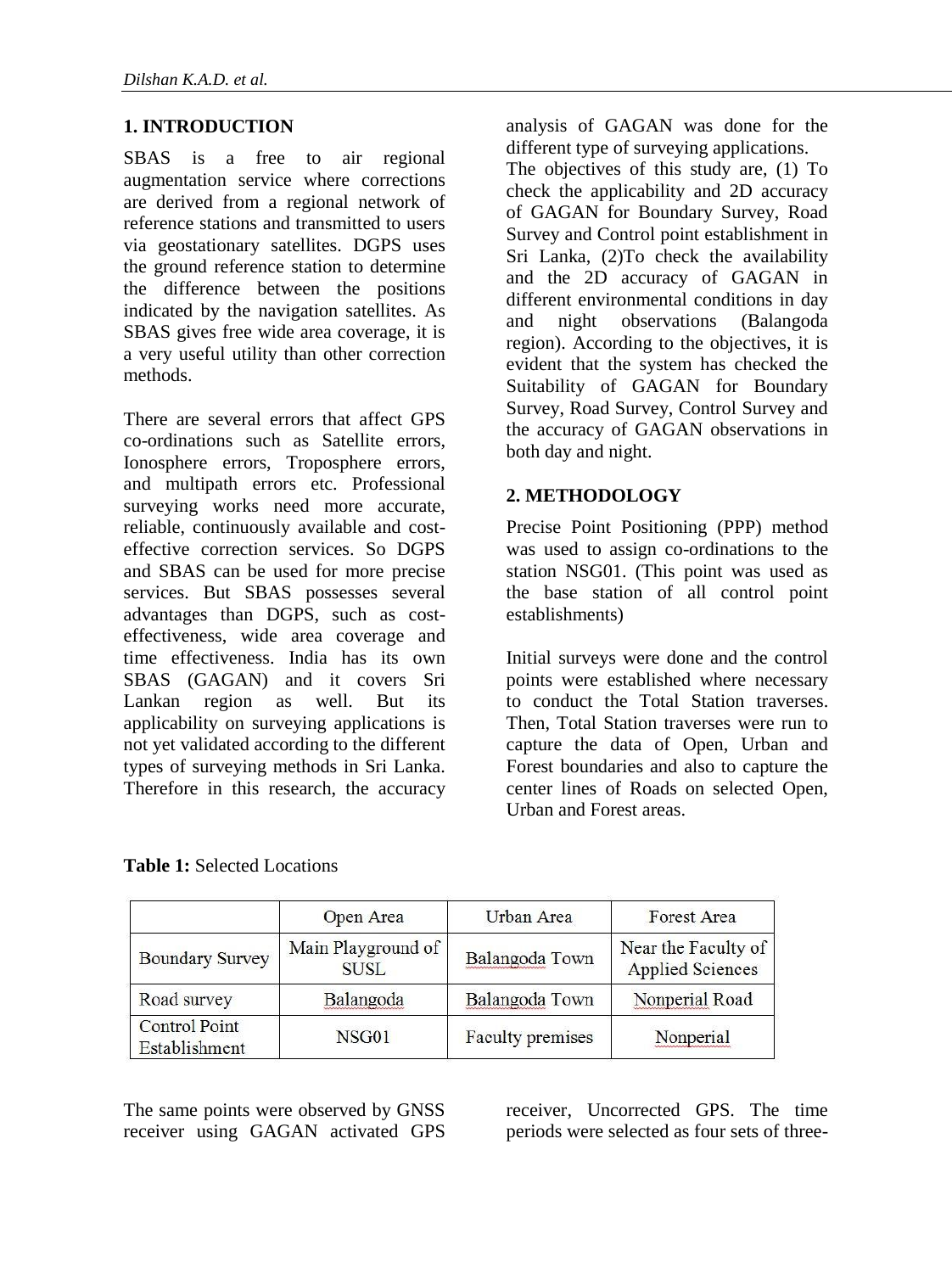hour observations, (1 pm to 4 pm, 5 pm to 8 pm, 11 pm to 2 am and 4 am to 7 am) to

cover up 24 hours to check the accuracy of GAGAN over the time.

## **3. RESULTS**

## **Boundary Surveying**

**Table 2:** Percentages of overall 2D positional accuracy of GAGAN for Boundary survey

| Accuracy Level | $\leq 0.3$ m | $\leq 0.5m$ | ≤lm |     | эm  |
|----------------|--------------|-------------|-----|-----|-----|
| Open Area %    |              |             | 100 | 100 | 100 |
| Urban Area %   |              |             |     |     |     |
| Forest Area %  |              |             |     |     |     |

The average linear distortion of boundary surveying in open area with GAGAN is 0.4m.In urban areas, there is an average linear distortion of 5.21m and the forest

area depicts an average of 1.46m. The huge deviation in the urban area may cause by the existence of electric transmissions and huge buildings

## **Overall area accuracy of GAGAN**

### **Table 3:**

|                                                                |        | Open Area   Urban Area | Forest Area |
|----------------------------------------------------------------|--------|------------------------|-------------|
| Area Difference $(m^2)$<br>$(TS - GAGAN)$                      | 62.482 | 488.77                 | 86.45       |
| Acceptable area difference<br>for cadastral surveying( $m^2$ ) | 10.863 | 10.772                 | 10.02       |

For cadastral surveying, the acceptable area difference is calculated according to the regulations of the Survey Department in Sri Lanka. It is based on the following equation.

 $\Delta \epsilon$ = +-0.04 [Psin(360/N)]1/2

{∆€- Acceptable difference in Perches, P - Area computed in perches, N - Number of Observed points}

## **Road Surveying**

**Table 4:** Percentages of overall 2D positional accuracy of GAGAN for Road

| Accuracy Level | 50.3m | 50.5m | ≤lm |                 | $\mathfrak{m}$ |
|----------------|-------|-------|-----|-----------------|----------------|
| Open Area %    |       |       |     | 00 <sup>1</sup> | 00             |
| Urban Area %   |       |       |     |                 |                |
| Forest Area %  |       |       |     |                 |                |

Road surveying (linear feature) from GAGAN in open area has an average accuracy of 0.40m. The average accuracy in the urban area is 5.3m while Road surveying in forest area gives an average accuracy of 1.85m.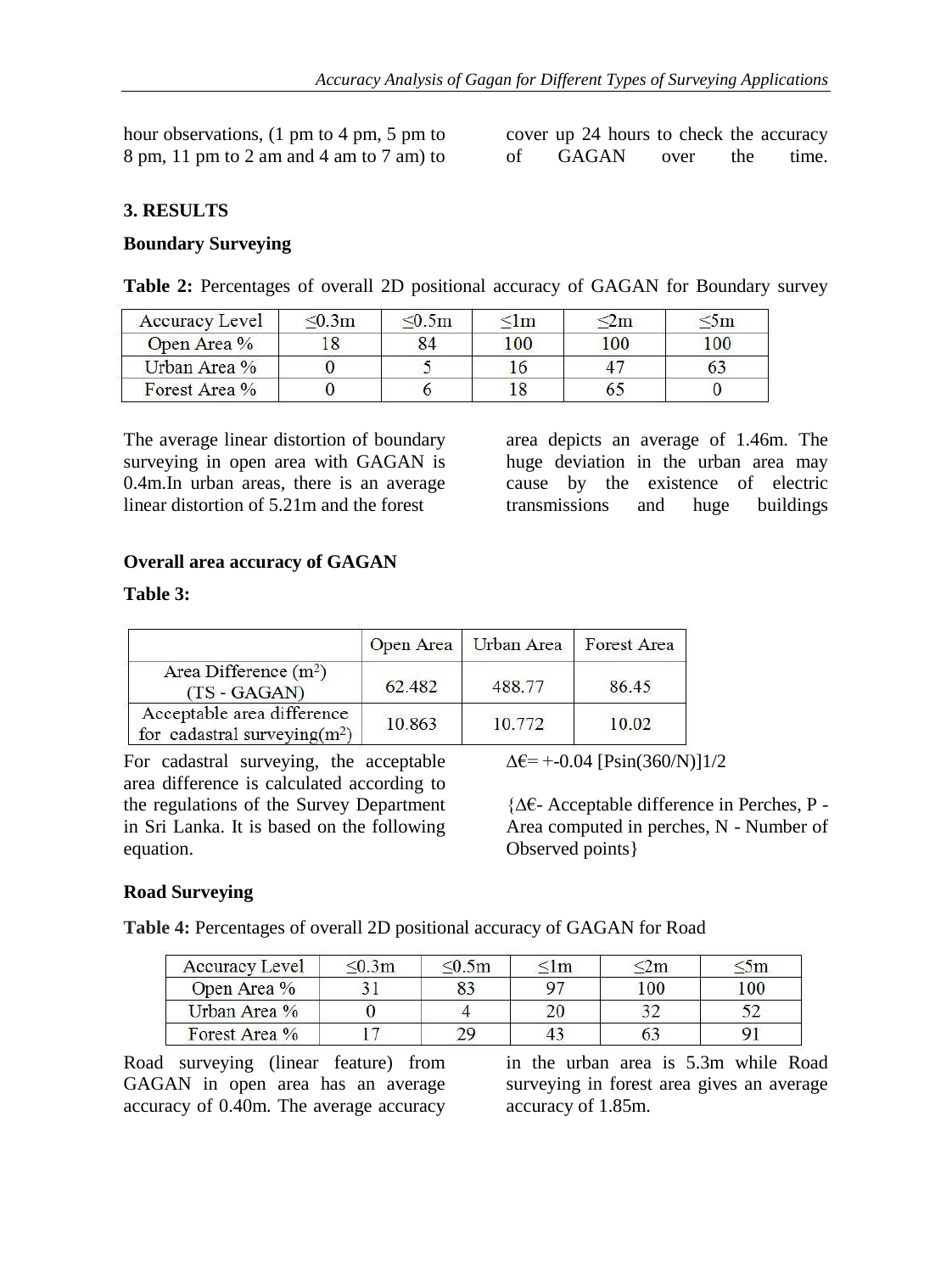## **Table 5:** Overall length accuracy of GAGAN for Road

|                                         |         | Open Area   Urban Area   Forest Area |       |
|-----------------------------------------|---------|--------------------------------------|-------|
| Length Difference (m)<br>$(GAGAN - TS)$ | $-0.72$ | 25.23                                | 10.63 |

## **Control point establishment**

In control point establishing, 1m accuracy can be achieved by GAGAN signal, yet in

forest area, it was unsuccessful due to the canopy around the point.

**Table 6:** Accuracy assessment for Control Point Establishment in Open Area

|                        | E(m)       | N(m)       |
|------------------------|------------|------------|
| NSG01 (PPP)            | 501892.359 | 467958.795 |
| NSG01 (GAGAN)          | 501891.514 | 467958.498 |
| Difference (PPP-GAGAN) | 0.845      | 0 297      |
| Linear Distortion (m)  | 0.896      |            |

**Table 7:** Accuracy assessment for Control Point Establishment in Urban Area

|                         | E(m)       | N(m)       |
|-------------------------|------------|------------|
| FOG01 (DGPS)            | 501810.285 | 467793.582 |
| FOG01 (GAGAN)           | 501809.566 | 467793.258 |
| Difference (DGPS-GAGAN) | 0 7 1 9    | 0.324      |
| Linear Distortion $(m)$ |            | 0.788      |

## **24 Hours Observation (Open area)**

**Table 8:** Percentages of 2D positional accuracy at NSG01- 24h covering observation

| <b>Distortion</b>      | $\leq 0.5m$ | $\leq$ 1m | >1 <sub>m</sub> |
|------------------------|-------------|-----------|-----------------|
| $1 PM - 4 PM$          | 13%         | 81%       | 19%             |
| $5 PM - 8 PM$          | $33\%$      | 100%      | $0\%$           |
| $11.30$ PM $- 2.30$ AM | 23%         | 85%       | 15%             |
| $4AM - 7AM$            | 52%         | 100%      | 0%              |
| Overall                | 30%         | 93%       | $7\%$           |